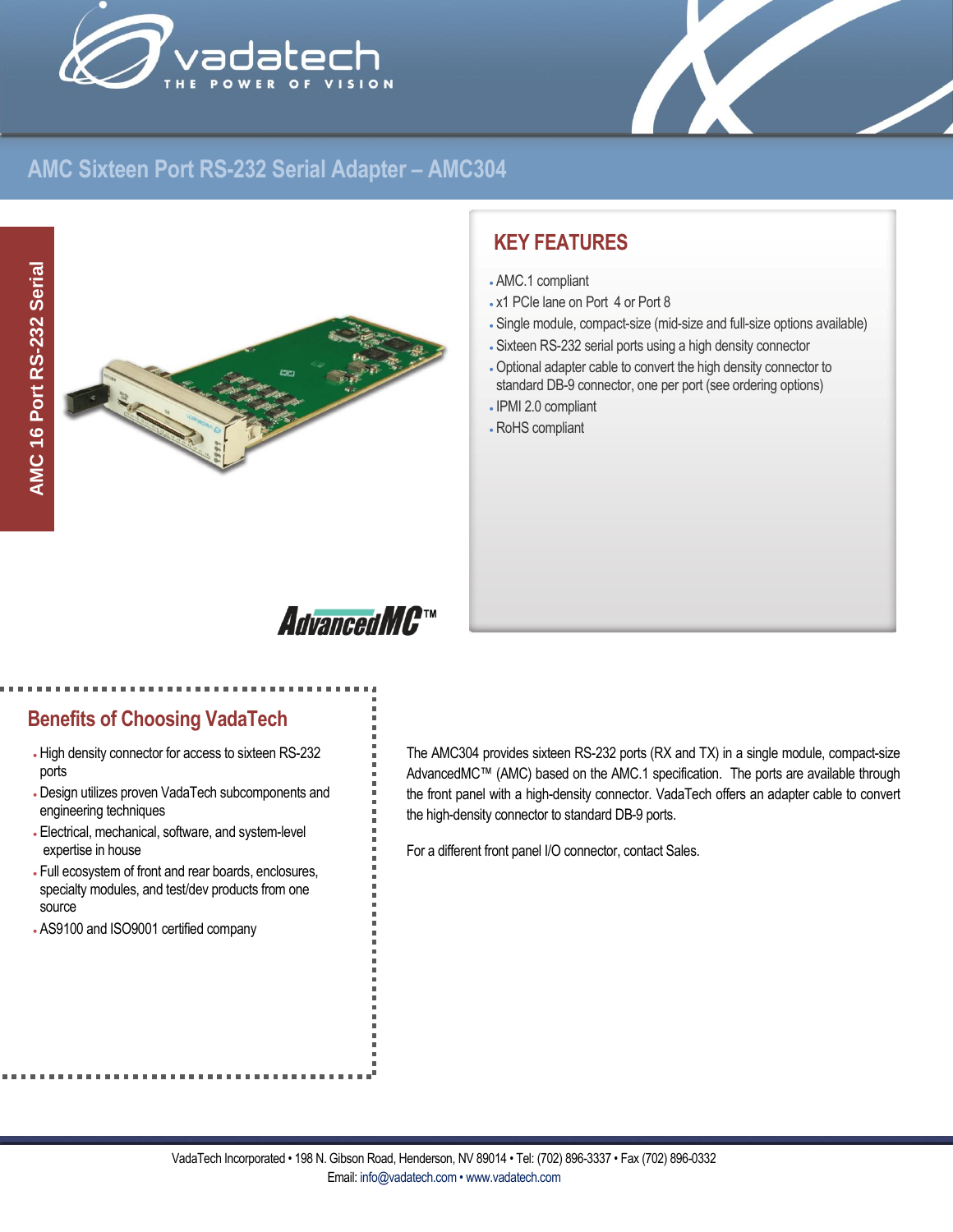### **INTEGRATION SERVICES AND APPLICATION-READY PLATFORMS**

VadaTech has a full ecosystem of ATCA and μTCA products including chassis platforms, shelf managers, AMC modules, Switch and Payload Boards, Rear Transition Modules (RTM), Power Modules, and more. The company also offers integration services as well as pre-configured Application-Ready Platforms. Please contact VadaTech Sales for more information.

### **BLOCK DIAGRAM**



#### **Figure 1: AMC304 Block Diagram and Front Panel**



**Figure 2: Diagram of Optional Adapter Cable**

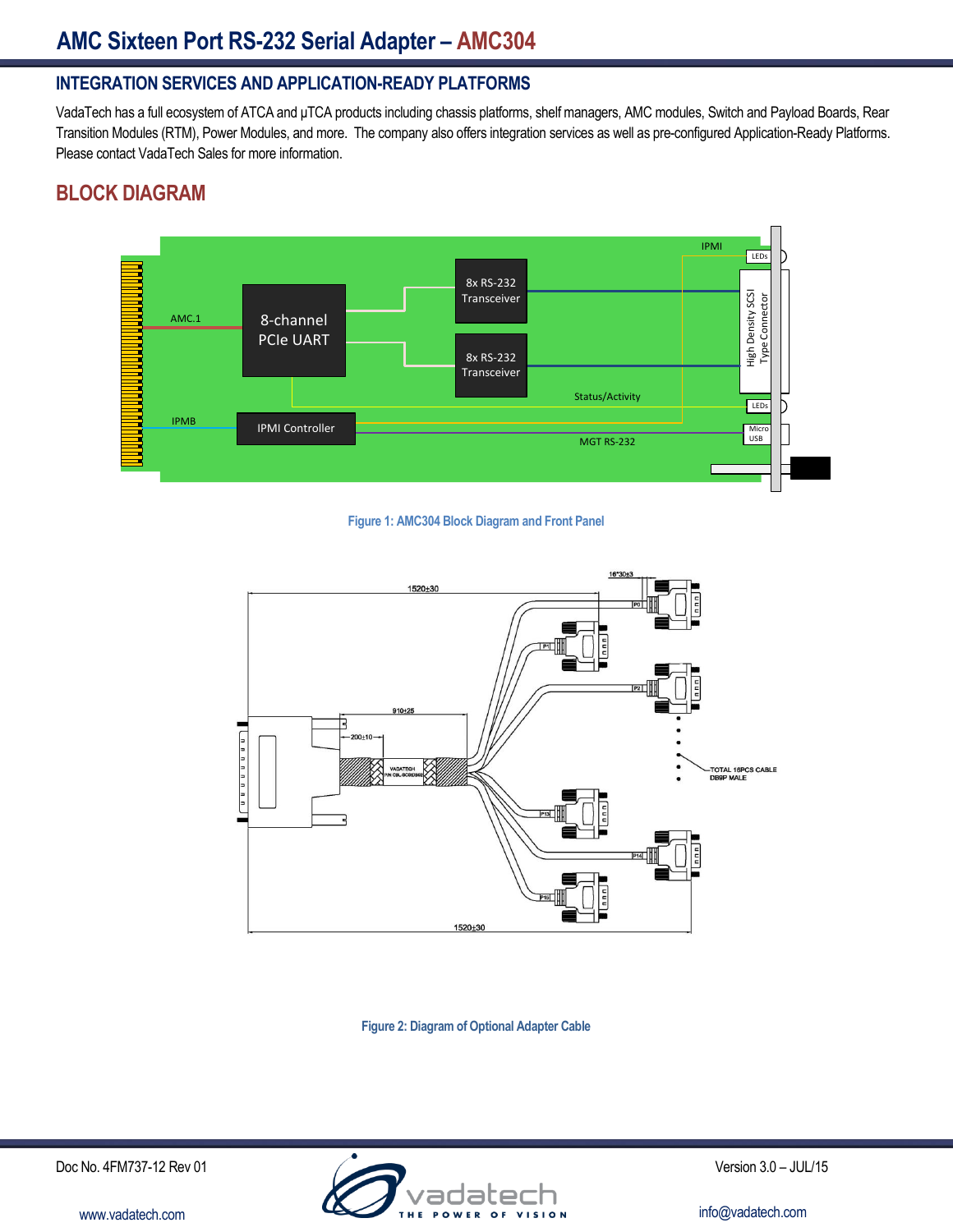# **SPECIFICATIONS**

| Architecture                               |                                                                                                                                                                                                                                                                                                                            |                                                                                                                                                                                      |
|--------------------------------------------|----------------------------------------------------------------------------------------------------------------------------------------------------------------------------------------------------------------------------------------------------------------------------------------------------------------------------|--------------------------------------------------------------------------------------------------------------------------------------------------------------------------------------|
| <b>Physical</b>                            | <b>Dimensions</b>                                                                                                                                                                                                                                                                                                          | Single module, compact-size (mid-size and full-size options available)                                                                                                               |
|                                            |                                                                                                                                                                                                                                                                                                                            | Width: 2.89" (73.5 mm)                                                                                                                                                               |
|                                            |                                                                                                                                                                                                                                                                                                                            | Depth 7.11" (180.6 mm)                                                                                                                                                               |
| <b>Type</b>                                | <b>AMC Serial</b>                                                                                                                                                                                                                                                                                                          | <b>RS-232</b>                                                                                                                                                                        |
|                                            | 16 ports                                                                                                                                                                                                                                                                                                                   | Hardware support (RX and TX))                                                                                                                                                        |
| <b>Standards</b>                           |                                                                                                                                                                                                                                                                                                                            |                                                                                                                                                                                      |
| <b>AMC</b>                                 | Type                                                                                                                                                                                                                                                                                                                       | AMC.1                                                                                                                                                                                |
| <b>Module Management</b>                   | <b>IPMI</b>                                                                                                                                                                                                                                                                                                                | IPMI version 2.0                                                                                                                                                                     |
| <b>PCle</b>                                | Lanes                                                                                                                                                                                                                                                                                                                      | х1                                                                                                                                                                                   |
| <b>Configuration</b>                       |                                                                                                                                                                                                                                                                                                                            |                                                                                                                                                                                      |
| Power                                      | <b>AMC304</b>                                                                                                                                                                                                                                                                                                              | 3W                                                                                                                                                                                   |
| Environmental                              | Temperature                                                                                                                                                                                                                                                                                                                | Operating Temperature: -5° to 45°C (55°C for limited time, performance restrictions<br>may apply), industrial and military versions also available (See environmental spec<br>sheet) |
|                                            |                                                                                                                                                                                                                                                                                                                            | Storage Temperature: -40° to +85°C                                                                                                                                                   |
|                                            | Vibration                                                                                                                                                                                                                                                                                                                  | Operating 9.8 m/s <sup>2</sup> (1.0 G), 5 to 500Hz                                                                                                                                   |
|                                            | Shock                                                                                                                                                                                                                                                                                                                      | 30Gs on each axis                                                                                                                                                                    |
|                                            | Relative Humidity                                                                                                                                                                                                                                                                                                          | 5 to 95 per cent, non-condensing                                                                                                                                                     |
| <b>Front Panel</b>                         | <b>Interface Connectors</b>                                                                                                                                                                                                                                                                                                | High density SCSI type connector                                                                                                                                                     |
|                                            |                                                                                                                                                                                                                                                                                                                            | Micro 68-pin SCSI to (16) DB9 Male connector via adapter cable                                                                                                                       |
|                                            | <b>LEDs</b>                                                                                                                                                                                                                                                                                                                | IPMI management control                                                                                                                                                              |
|                                            |                                                                                                                                                                                                                                                                                                                            | Activity                                                                                                                                                                             |
|                                            | Mechanical                                                                                                                                                                                                                                                                                                                 | Hot swap ejector handle                                                                                                                                                              |
| <b>Conformal Coating</b>                   |                                                                                                                                                                                                                                                                                                                            | Humiseal 1A33 Polyurethane (Optional)                                                                                                                                                |
|                                            |                                                                                                                                                                                                                                                                                                                            | Humiseal 1B31 Acrylic (Optional)                                                                                                                                                     |
| <b>Other</b>                               |                                                                                                                                                                                                                                                                                                                            |                                                                                                                                                                                      |
| <b>MTBF</b>                                | MIL Hand book 217-F @ TBD Hrs                                                                                                                                                                                                                                                                                              |                                                                                                                                                                                      |
| <b>Certifications</b>                      | Designed to meet FCC, CE and UL certifications where applicable                                                                                                                                                                                                                                                            |                                                                                                                                                                                      |
| <b>Standards</b>                           | VadaTech is certified to both the ISO9001:2000 and AS9100B:2004 standards                                                                                                                                                                                                                                                  |                                                                                                                                                                                      |
| Warranty                                   | Two (2) years                                                                                                                                                                                                                                                                                                              |                                                                                                                                                                                      |
| <b>Trademarks and</b><br><b>Disclaimer</b> | The VadaTech logo is a registered trademark of VadaTech, Inc. Other registered trademarks are the property of<br>their respective owners. AdvancedTCA™ and the AdvancedMC™ logo are trademarks of the PCI Industrial<br>Computers Manufacturers Group. All rights reserved. Specification subject to change without notice |                                                                                                                                                                                      |